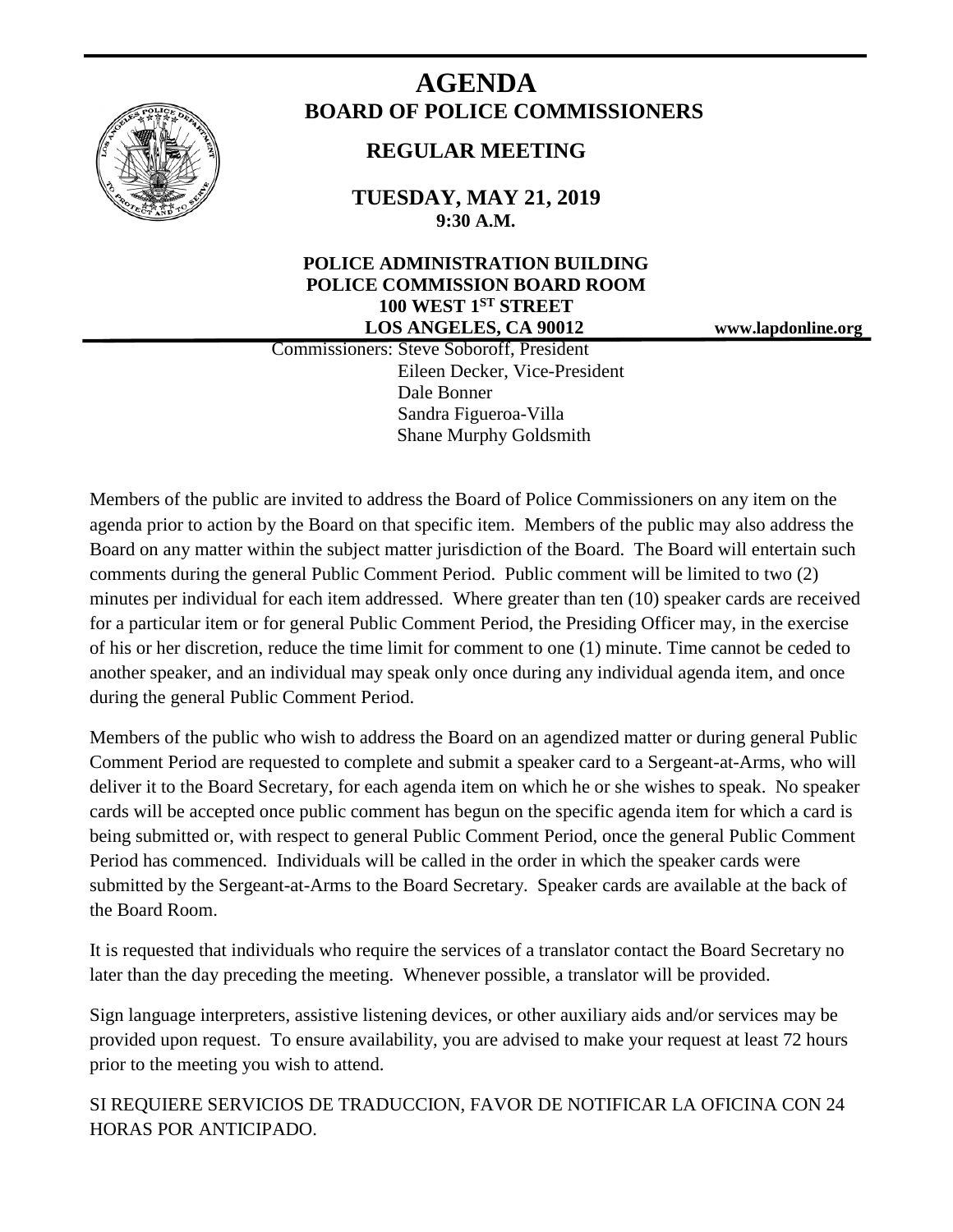#### **1. CONSENT AGENDA ITEMS**

A. DEPARTMENT'S REPORT, dated May 15, 2019, relative to the Personal Expense Statement of Chief of Police Michel R. Moore, in the amount of \$471.66, for expenses incurred on April 16-17, 2019, while attending the Los Angeles County Police Chiefs Association (LACPCA) 2019 Spring Conference, in Palm Springs, California, as set forth. [\[BPC #19-0141\]](http://www.lapdpolicecom.lacity.org/052119/BPC_19-0141.pdf)

Recommendation(s) for Board action:

APPROVE the Department's report.

B. DEPARTMENT'S REPORT, dated May 16, 2019, relative to the Personal Expense Statement of Chief of Police Michel R. Moore, in the amount of \$1,696.60, for expenses incurred on May 9-14, 2019, while participating in the Police Unity Tour Challenge Ride, beginning in Somerset, New Jersey and ending in Washington, D.C., as set forth. [\[BPC #19-0142\]](http://www.lapdpolicecom.lacity.org/052119/BPC_19-0142.pdf)

Recommendation(s) for Board action:

APPROVE the Department's report.

C. DEPARTMENT'S REPORT, dated May 21, 2019, relative to the request for authority to destroy obsolete original records for Van Nuys Area, as set forth. [\[BPC #19-0143\]](http://www.lapdpolicecom.lacity.org/052119/BPC_19-0143.pdf)

Recommendation(s) for Board action:

APPROVE the Department's report and TRANSMIT to the City Clerk, Records Management Officer.

D. DEPARTMENT'S REPORT, dated May 21, 2019, relative to the request for authority to destroy obsolete original records for Devonshire Area, as set forth. [\[BPC #19-0144\]](http://www.lapdpolicecom.lacity.org/052119/BPC_19-0144.pdf)

Recommendation(s) for Board action:

APPROVE the Department's report and TRANSMIT to the City Clerk, Records Management Officer.

### **2. REGULAR AGENDA ITEMS**

A**.** DEPARTMENT'S REPORT, dated May 15, 2019, relative to Expenditure Matrices for Community Safety Partnership Sites and Historical Information, as set forth.

[\[BPC #19-0146\]](http://www.lapdpolicecom.lacity.org/052119/BPC_19-0146.pdf)

Recommendation(s) for Board action:

REVIEW and FILE.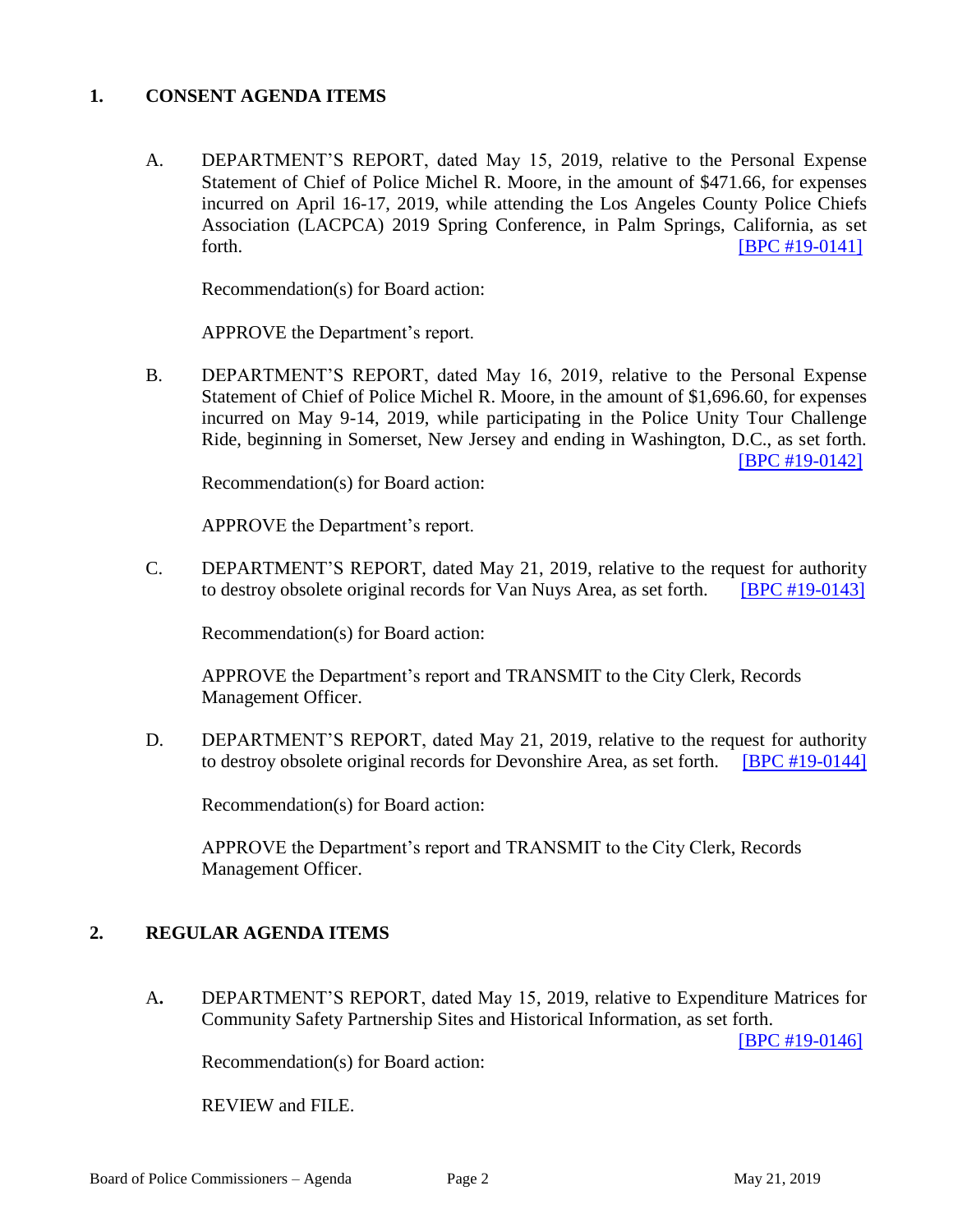B. DEPARTMENT'S REPORT, dated May 1, 2019, relative to a monetary donation in the amount of \$250,000.00, from the Los Angeles Police Foundation, for the Harvard Park Community Safety Partnership program, for the benefit of  $77<sup>th</sup>$  Street Area and the community is serves, as set forth. **ISPC #19-0126** 

Recommendation(s) for Board action:

RECEIVE the Department's report and TRANSMIT to the Mayor and City Council for acceptance.

C. DEPARTMENT'S REPORT, dated May 1, 2019, relative to a monetary donation in the amount of \$250,000.00, from the Los Angeles Police Foundation, for the South Park Community Safety Partnership program, for the benefit of Newton Area and the community it serves, as set forth. **IDPC #19-0127** 

Recommendation(s) for Board action:

RECEIVE the Department's report and TRANSMIT to the Mayor and City Council for acceptance.

D. DEPARTMENT'S REPORT, dated May 14, 2019, relative to the Supplemental Police Account First Quarterly Report (January through March 2019), as set forth.

[\[BPC #19-0145\]](http://www.lapdpolicecom.lacity.org/052119/BPC_19-0145.pdf)

Recommendation(s) for Board action:

APPROVE the Department's report and TRANSMIT to the City Council and the Office of the City Controller.

E. DEPARTMENT'S REPORT, dated May 15, 2019, relative to the Transmittal of the Grant Application and Award Acceptance for the 2018 California Coverdell Program, as set forth. **[\[BPC #19-0147\]](http://www.lapdpolicecom.lacity.org/052119/BPC_19-0147.pdf)** 

Recommendation(s) for Board action:

APPROVE the Department's report and TRANSMIT concurrently to the Mayor and City Council.

### **3. REPORT OF THE CHIEF OF POLICE**

- Significant Incidents and activities occurring during the period of May 14, 2019 through May 21, 2019
- Crime Statistics
- Department Personnel Strength

### **4. PUBLIC COMMENT PERIOD**